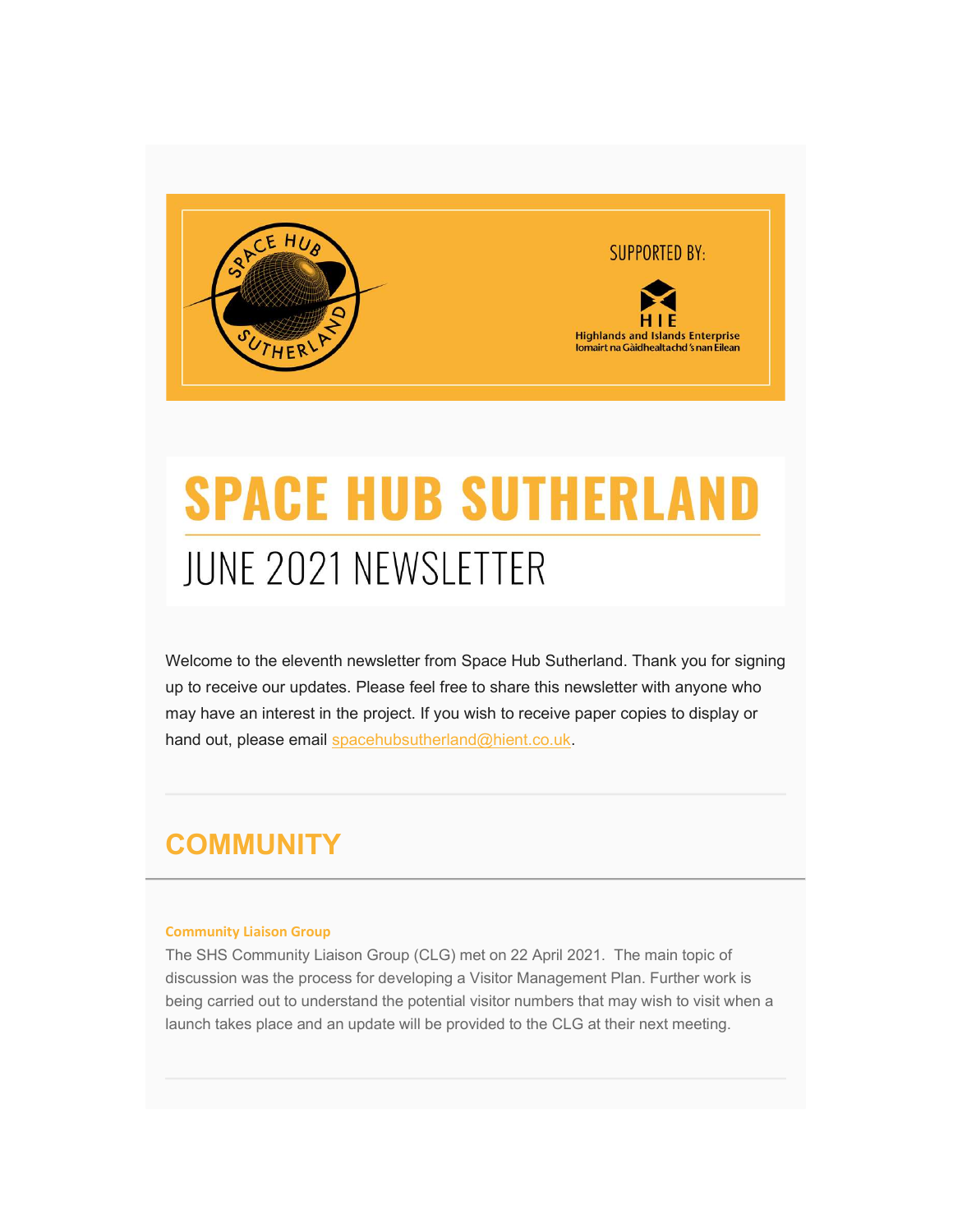### PROGRAMME

#### Planning

- After the Highland Council granted planning permission in August 2020, HIE submitted an application for development to the Scottish Land Court. The application received one objection, lodged jointly by three individuals, and the court hearing was held over two weeks beginning 18 May 2021. A ruling from the Court is anticipated later in the summer.
- The Court of Session held a three-day hearing, starting on 8 June, following Wildland's petition for judicial review of the Highland Council's planning decision. The court is expected to announce the outcome of the judicial review within the next three months.

#### Programme activities

- Detailed ground investigations were carried out over a four-week period, starting in late May. Specialists appointed by HIE gathered further information on ground conditions that will inform the detailed design of the space hub development. Information on the peatland across the area was also obtained which will help to ensure the impact of the development on peatland and hydrology is minimised. Further bird surveys were undertaken before the start of the ground investigations and continued while the contractors were on site to ensure there was no disturbance.
- During ground investigations an Ecological Clerk of Works was present to inspect drilling areas and access/egress to ensure there was minimal impact to the peatland and no birds were disturbed, particularly any breeding pairs that may have been in the vicinity. Regular toolbox talks and briefings were provided to the site team on subjects including the protection of ground nesting birds, reptiles and otters. Over the next two months, the investigators will continue periodic visits to monitor borehole installations on site.

The ground investigations team were very grateful to Melness Community Centre for the use of this facility as a site office and temporary compound. The team enjoyed their time in Sutherland and wish to thank local residents for their support during these investigations.

• Work continues to develop a space cluster strategy, maximising the local impact of Space Hub Sutherland. This is being led by Caithness Chamber of Commerce on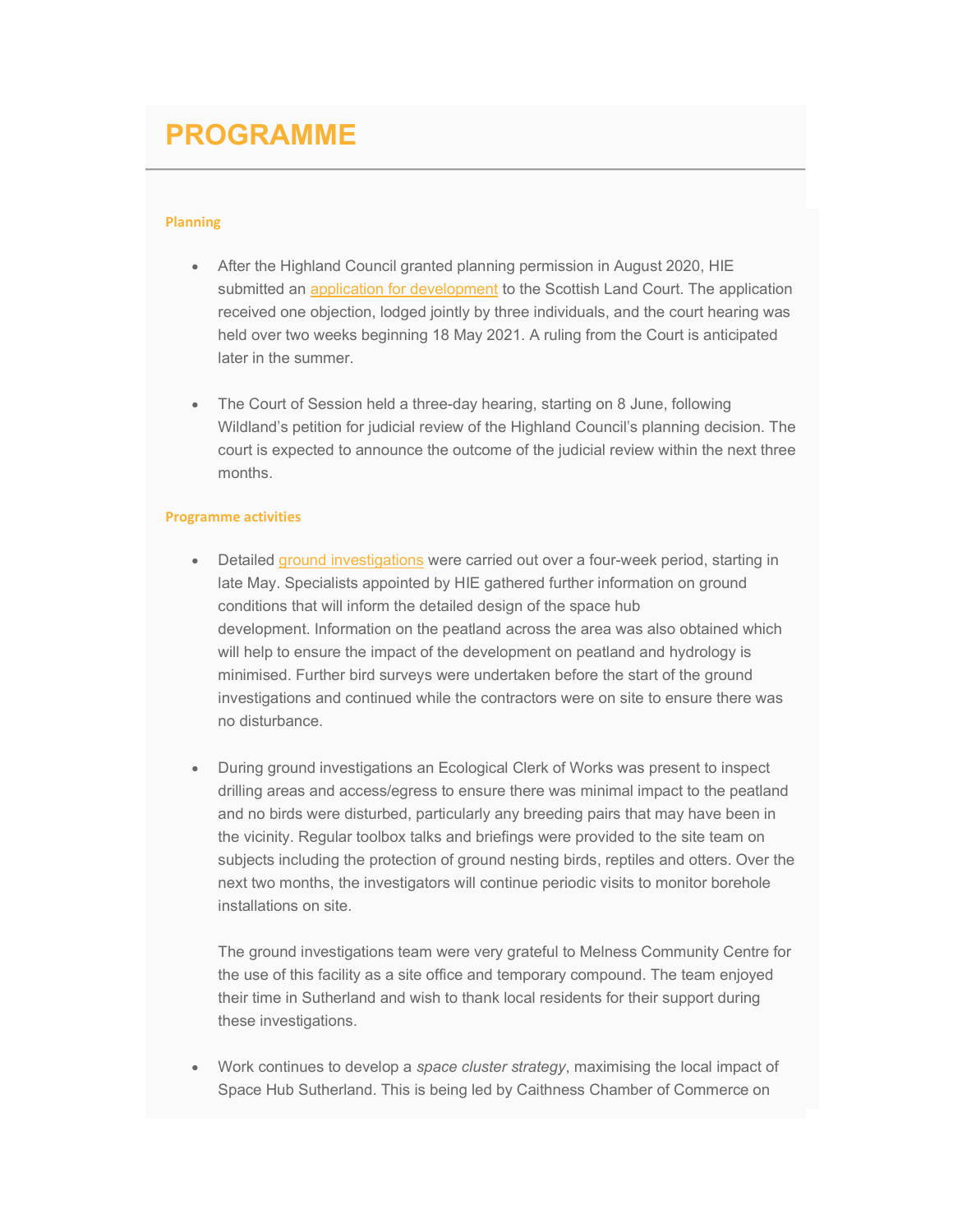behalf of CNSRP (Caithness & North Sutherland Regeneration Partnership). Working with a range of partner organisations, an eco-audit of current supply chain capabilities is underway alongside other workstreams that will support the development of the strategy.

### OTHER INFORMATION

#### Media

- Scotland on Sunday reported on the Space Hub Sutherland project.
- Space Hub Sutherland featured on Channel 4 News on 17 June 2021.
- Various newspapers carried articles on the Judicial Review held in June.
- The P&J ran an article in early June regarding the peat restoration plans for Space Hub Sutherland.
- HIE issued a news release on 24 May 2021 to highlight the start of the ground investigations, which was widely reported.

#### UK Space Agency

- Dr Paul Bate has been appointed as CEO of the UK Space Agency with a mission to continue the success of a sector that will play a vital role in the UK economy. Dr Bate is due to take up his appointment on 6 September.
- Following on from the laying of the Space Industry Regulations in Parliament on 24 May, preparations are being made for the Civil Aviation Authority to take on the spaceflight safety regulator role, subject to the regulations being approved by Parliament. As progress towards the regulator being set up, the CAA plans to start engaging directly with industry stakeholders to keep everyone updated and to provide information for potential applicants.
- UKSA has published the LaunchUK guide to the UK's commercial spaceports to help promote the UK's spaceport offer.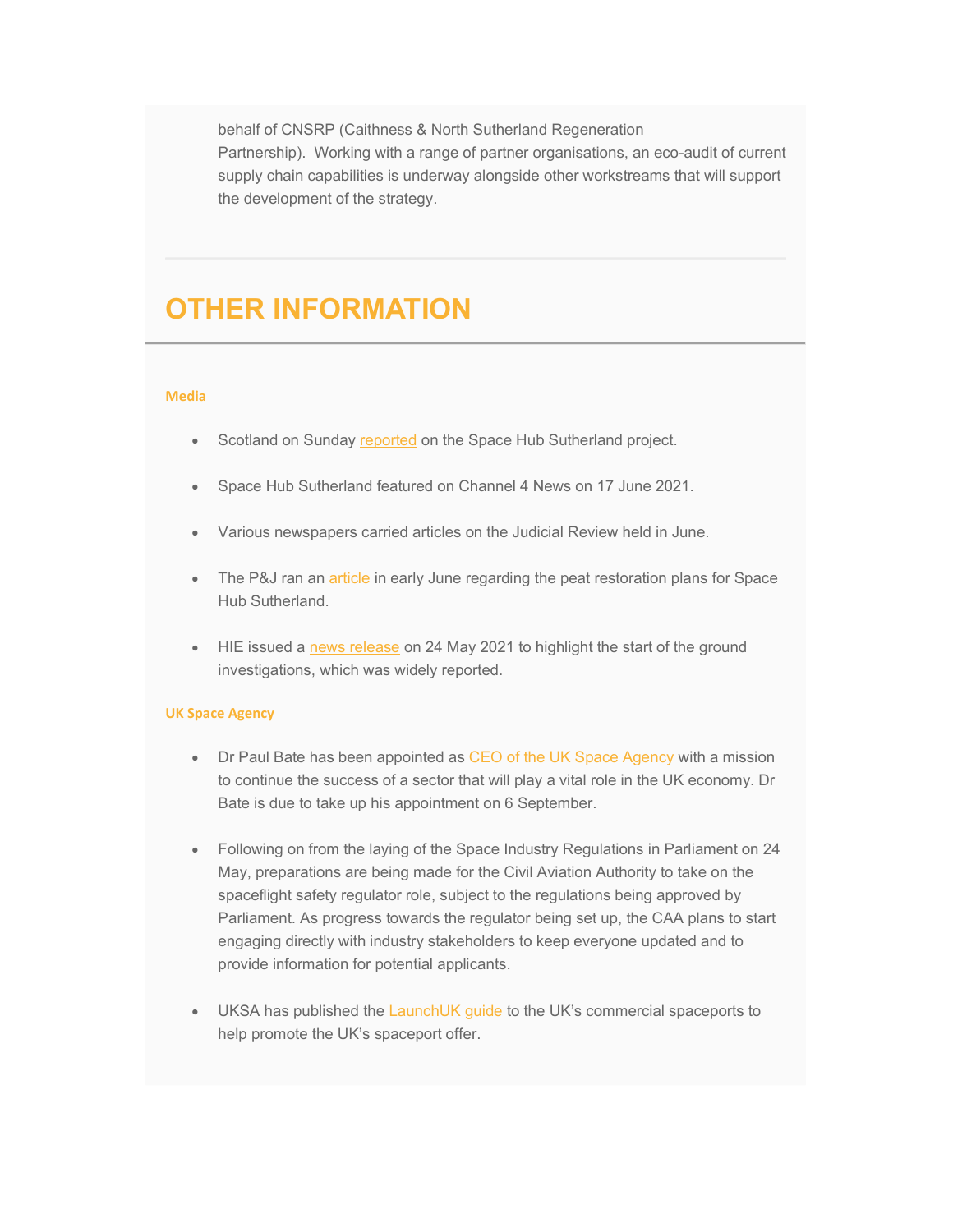As part of UKSA's G7 communications activity they announced a new competition tasking individuals and groups aged 16+ to design a nanosat suitable for launch from a UK spaceport. This forms part of our wider STEM strategy to inspire and engage young people and build the future space talent pipeline. Further information is on the competition registration page.

#### Orbex Space

- Our launch partner Orbex has received planning permission for an engine test facility at RAF Kinloss. The location is close to their factory in Forres.
- Orbex continue to attract investment to support the roadmap to a first launch of the firm's Prime rocket from Space Hub Sutherland spaceport.
- Orbex has recently recruited Kirsteen Mackay to undertake the role of Space Port Preparation and Support Manager, the first of many space-related jobs we expect to be based in Sutherland.

#### Got questions? Check out our website

Our website is the best place to find information about the project, including frequently asked questions. You can access the information at www.spacehubsutherland.com.

### FOR FURTHER INFORMATION

Visit our website: spacehubsutherland.com or please get in touch: spacehubsutherland@hient.co.uk

## **GET A PERSONALISED EXPERIENCE WITH A MYHIE ACCOUNT**